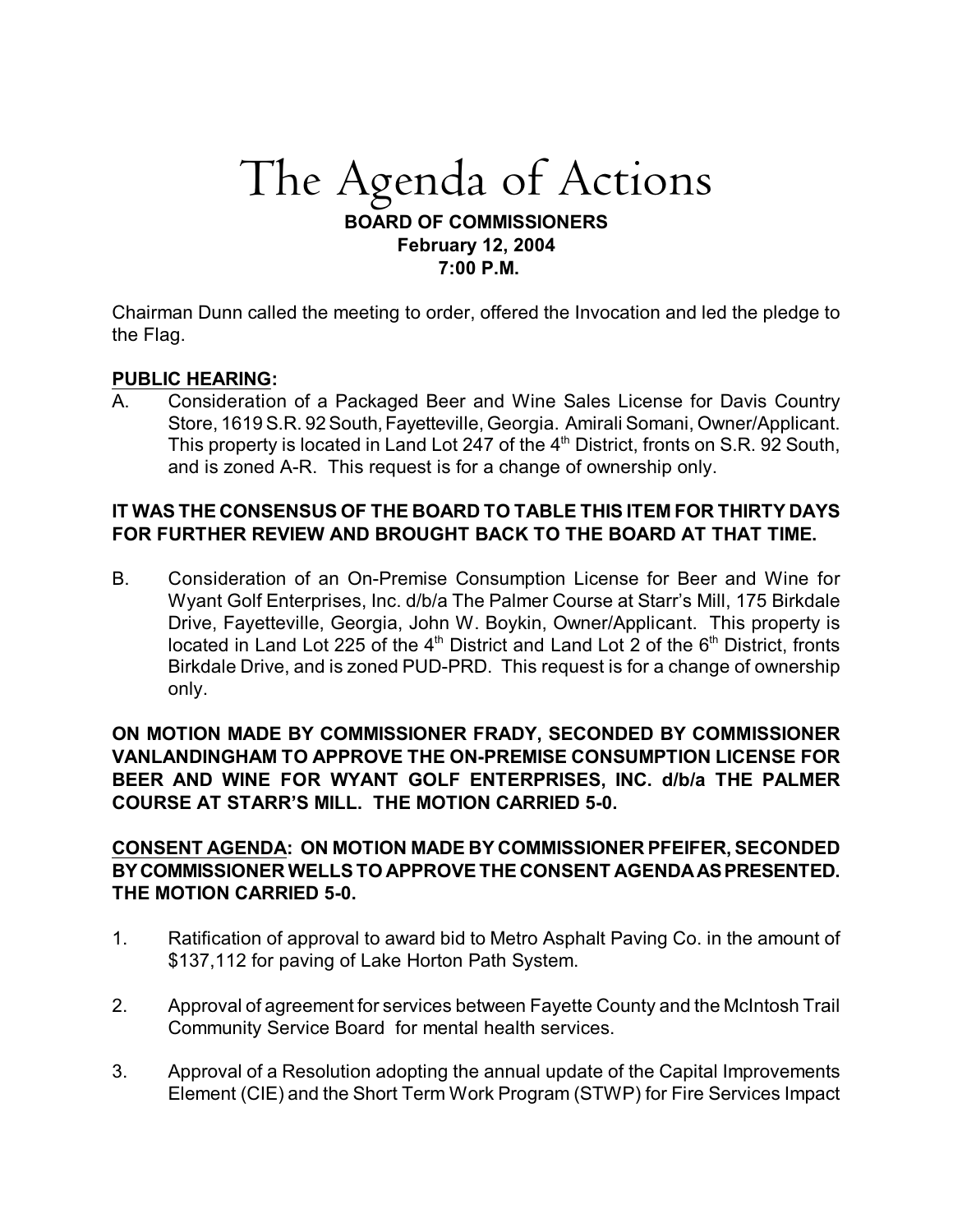Fees as approved by the Georgia Department of Community Affairs.

- 4. Approval of recommendation from the Recreation Commission and Staff that the number of positions on the Recreation Commission be reduced from seven members to five members.
- 5. Approval of minutes for Board of Commissioners meeting held on February 4, 2004.

#### **PUBLIC COMMENT:**

Members of the public are allowed up to five minutes each to address the Board on issues of concern other than those items which are on this evening's agenda.

**Alan Bell:** Alan Bell, 150 St. Gabriel Way, Fayetteville asked for the Board's consideration in reviewing the county's ordinance regarding vehicles parked on grass.

#### **STAFF REPORTS:**

**COMMISSIONER FRADY:** Commissioner Frady commented on the issue of greenspace funds.

**SPECIAL PURPOSE LOCAL OPTION SALES TAX:** Attorney McNally discussed the possibility of putting a S.P.L.O.S.T. on the November ballot.

**ON MOTION MADE BY COMMISSIONER FRADY, SECONDED BY COMMISSIONER WELLS TO DISCUSS WITH THE CITIES ON MARCH 3, 2004 AT 3:30 P.M. THE POSSIBILITY OF PUTTING A SPECIAL PURPOSE LOCAL OPTION SALES TAX ON THE NOVEMBER BALLOT. THE MOTION CARRIED 5-0.** 

**EXECUTIVE SESSION:** Attorney McNally requested an executive session to discuss two legal items.

Commissioner VanLandingham requested an executive session to discuss one personnel matter.

Commissioner Wells requested an executive session to discuss one legal item.

**RECREATION FACILITY AND INTERGOVERNMENTAL AGREEMENT WITH THE CITY OF PEACHTREE CITY:** Attorney McNally discussed this Agreement with the Board.

**THE BOARD TOOK NO ACTION ON THIS MATTER.**

**EXECUTIVE SESSION: ON MOTION MADE BY COMMISSIONER WELLS, SECONDED BY COMMISSIONER PFEIFER TO ADJOURN TO EXECUTIVE SESSION TO DISCUSS THREE LEGAL ITEMS AND ONE PERSONNEL MATTER. THE MOTION CARRIED 5-0.**

**LEGAL:** Attorney McNally reported to the Board on a legal item.